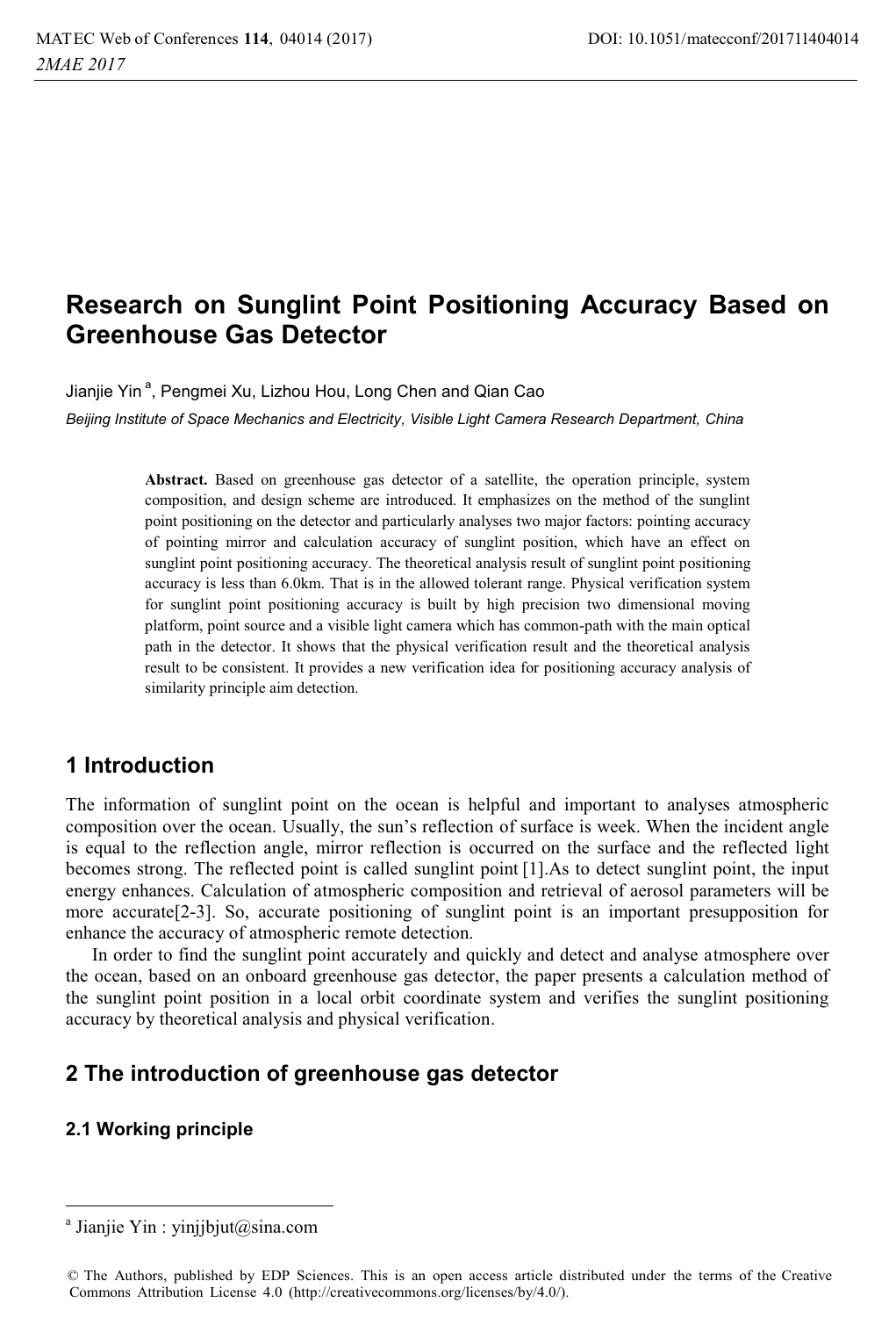Greenhouse gas detector is a time modulated Fouier transform interference spectrometer. It provides a atmospheric absorption spectrum of sunlight scattering by ground objects including the information of geographic and optical path to the user on orbit operation. The data array of atmospheric absorption spectrum can cover all over the world in required revisit time.

 Figure.1 shows the working principle of Greenhouse gas detector. The aiming signal is introduced by tow-dimensional pointing mirror and then goes into the interferometer module to be modulated. The modulated signal is gathered to the detector by after-optical system and colour separation and converging optical system. The detector changes the modulated optical signal to interferential electrical signal. Interferential electrical signal is amplified, filtered, quantized and encoded using the analog and digital signal processing circuit. Meanwhile, there is a visible light camera in greenhouse gas detector. The visible light camera has a common optical path with the interferential signal. But the visible light field is greater than the interferential signal field.

 Sunglint point observation is an observation mode of greenhouse gas detector for atmosphere above the ocean. The detector built a mathematical model of sunglint point according to the six orbital elements and local time. It finally realized the location of sunglint point precisely through coordinate transformation and geometric conversion.



**Figure 1.** Schematic diagram of greenhouse gas detector.

#### **2.2 The method of sunglint point location**

The mathematical model of sunglint point location involves two kinds of coordinate: inertial system and orbit system [4-5]. Inertial system is that the earth center is the coordinate origin, the positive of X axis is from earth center point to vernal equinox, the Z axis coincides with the earth's rotation axis and north is positive, the Y axis is perpendicular to the XZ plane and constitutes the right-handed coordinate system. Orbit system is that the satellite centroid is the coordinate origin, the positive of X axis is the flight direction of satellite orbit, the Z axis coincides with the line between satellite centroid and the earth center and point to the earth center is positive, the Y axis is perpendicular to the XZ plane and constitutes the right-handed coordinate system.

Figure.2 shows the geometric relation of sun, satellite and sunglint point in inertial system. Point M is in the middle of the satellite vector  $R_{\text{sat}}$  and the sun vector  $R_{\text{sun}}$ . The included angle between the two vectors is  $\alpha$ . If  $\alpha$  is divided into a value by sunglint vector  $\mathbf{R}_{\text{M}}$ , that time meet the conditions of the formation of sunglint point, and the point M is the sunglint point. In order to find the sunglint point M, we can assume the existence of point M and finally find the point M equal to the incident angle  $A_{\text{sumM}}$  and the reflection angle  $A_{\text{satM}}$  through repeated iteration and optimization of the relationship between  $A_{\text{sumM}}$  and  $A_{\text{satM}}$ . Then we can obtain the sunglint vector  $\mathbf{R}_{\text{M}}$  in inertial system. After that, we can get the sunglint vector  $S_M$  in inertial system through coordinate transformation [6-7].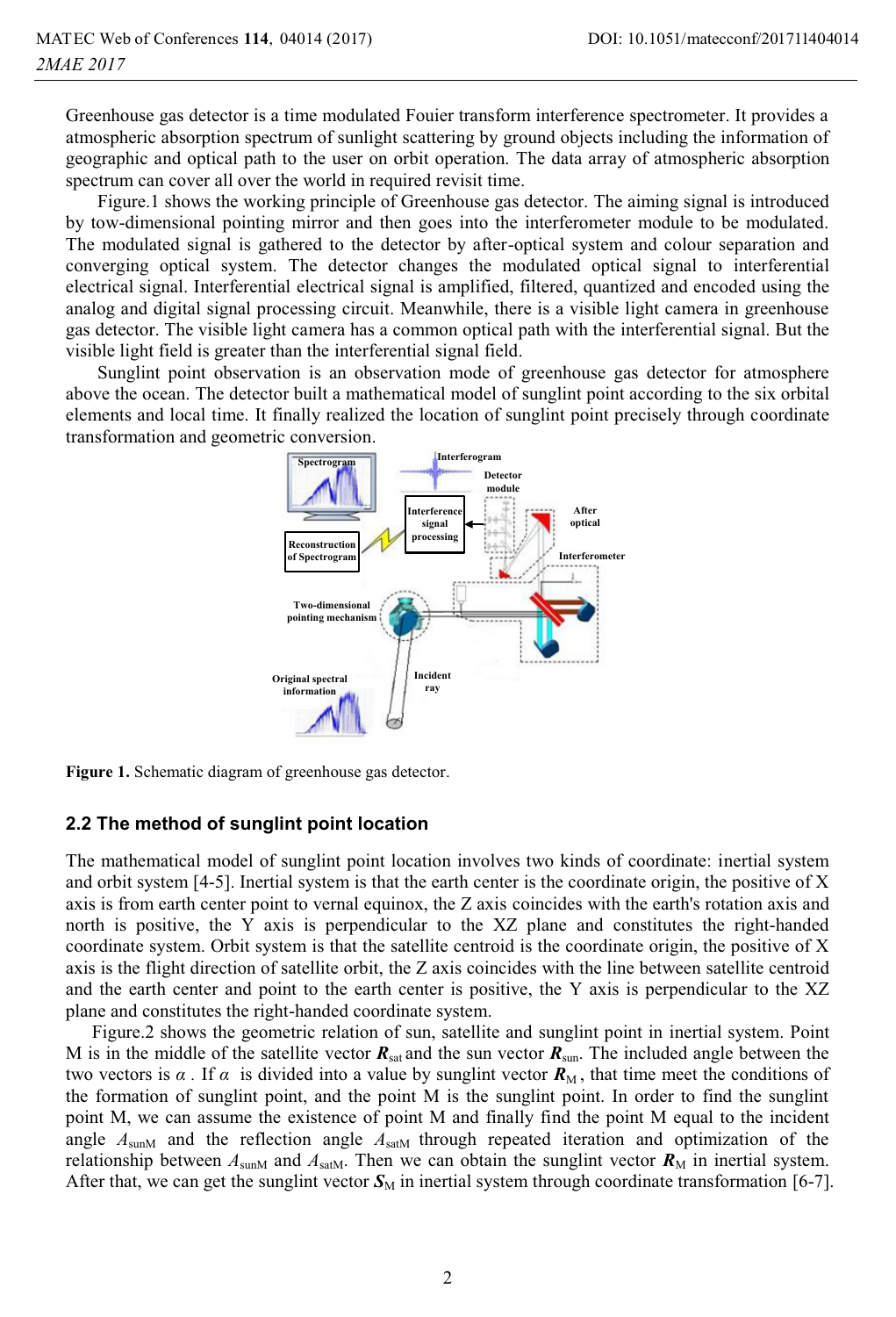

**Figure.2.** Geometric relation of sun, satelliate and sunglint in inertial system.

# **3 Analysis of the sunglint point positioning accuracy**

#### **3.1 Theoretical analysis**

According to the working principle of greenhouse gas detector, the sunglint point positioning accuracy mainly consists of two parts: pointing accuracy of two-dimensional pointing mechanism and accuracy of sunglint positioning algorithm.

#### *3.1.1 Analysis of pointing accuracy*

The pointing accuracy of two-dimensional pointing mechanism is determined by the AT axis (along orbit direction) and CT axis (vertical orbit direction) motor and property of rotary transformer.

 The AT axis is composed of a voice coil motor, pivot and rotary transformer.The step accuracy of voice coil motor is can be ignored. After quantification, the angle accuracy of the rotary transformer is 1.2" and the electrical error of the rotary transformer is  $\pm 7.5$ ". The final calculation precision is  $\pm 7.5$ " ( $\pm 0.002$ °). So the pointing accuracy of AT axis is  $\pm 0.002$ °.

 The CT axis is composed of a stepping motor, bearing and rotary transformer. The minimum output angle of the stepping motor is 0.036°. The angle accuracy of the rotary transformer is 1.2'' and the electrical error of the rotary transformer is  $\pm 40$ ". The final calculation precision is  $\pm 40$ " ( $\pm 0.01^{\circ}$ ). So the pointing accuracy of AT axis is  $\pm 0.028^{\circ}$ .

#### *3.1.2 Analysis of sunglint point positioning algorithm accuracy*

Based on the STK model of satellite which carries with greenhouse gas detector, the sunglint point vector at 11 different time moments of one period in x, y and z direction of orbit coordinate system are extracted [8-9]. It's shows in Table.1. The orbit six elements of 11 groups at the same time are as input for the sunglint point positioning algorithm. The Matlab compile results of sunglint point positioning algorithm is showed in Table.1.

| time               | The calculation results of sunglint vector<br>exported from STK/km |           |        | The calculation results of sunglint vector<br>used by sunglint point positioning<br>algorithm in Matlab /km |           |        |
|--------------------|--------------------------------------------------------------------|-----------|--------|-------------------------------------------------------------------------------------------------------------|-----------|--------|
|                    | $\mathcal{X}$                                                      |           |        |                                                                                                             |           |        |
| 2016-11-8 21:26:12 | 212.97                                                             | $-423.00$ | 861.15 | 214.63                                                                                                      | $-434.73$ | 895.26 |

**Table.1.** Part of results of the sunglint vector in STK and sunglint calculation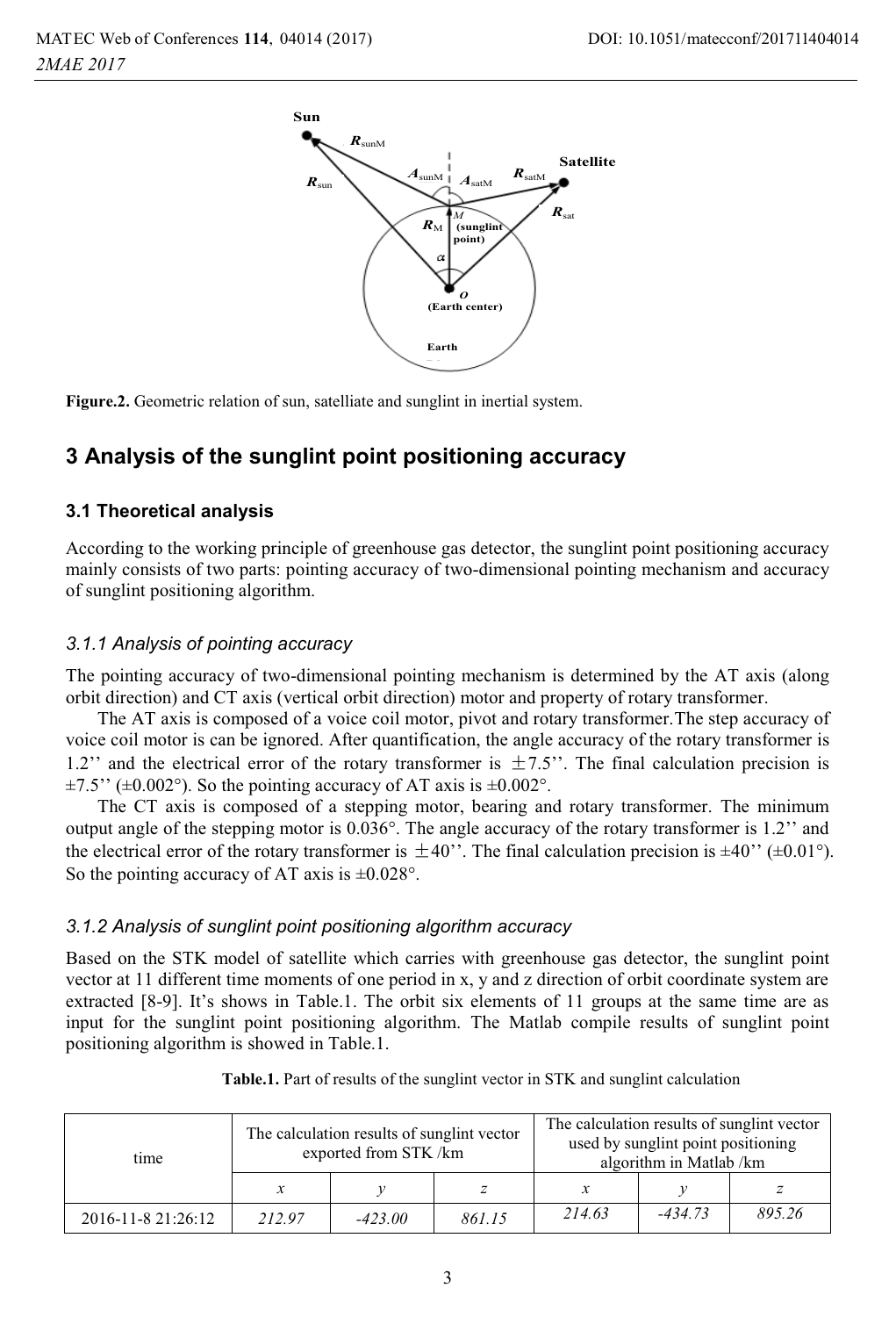| 2016-11-8 21:27:12      | 171.65    | $-417.35$ | 858.24 | 172.76    | $-429.65$ | 893.85 |
|-------------------------|-----------|-----------|--------|-----------|-----------|--------|
| 2016-11-8 21:28:12      | 131.05    | $-412.87$ | 855.83 | 131.48    | $-425.59$ | 892.67 |
| 2016-11-8 21:29:12      | 91.00     | $-409.53$ | 853.78 | 90.71     | $-422.72$ | 891.74 |
| 2016-11-8 21:30:12      | 51.34     | $-407.29$ | 852.12 | 50.22     | $-420.74$ | 890.99 |
| $2016 - 11 - 821:31:12$ | 11.92     | $-406.15$ | 850.85 | 9.96      | $-419.93$ | 890.49 |
| 2016-11-8 21:32:12      | $-27.41$  | $-406.10$ | 849.99 | $-30.26$  | $-420.04$ | 890.16 |
| 2016-11-8 21:33:12      | $-66.83$  | $-407.16$ | 849.55 | $-70.59$  | $-421.23$ | 890.05 |
| 2016-11-8 21:34:12      | $-106.49$ | $-409.32$ | 849.50 | $-111.12$ | $-423.34$ | 890.13 |
| 2016-11-8 21:35:12      | $-146.55$ | $-412.62$ | 849.89 | $-152.00$ | $-426.50$ | 890.43 |
| 2016-11-8 21:36:12      | $-187.19$ | $-417.10$ | 850.74 | $-193.38$ | $-430.74$ | 890.96 |

For comparison conveniently, the sunglint point vectors which are exported from STK and matlab at the same time are transferred to the pointing angle  $\theta$  of greenhouse gas detector. The angle  $\theta$  is the include angle between sunglint vector and z axis. Table.2 shows the caculation algorithm results error of sunglint point positioning is less than 0.37˚.

|  | Table.2. The contrast result between STK and sunglint calculation |  |  |
|--|-------------------------------------------------------------------|--|--|
|  |                                                                   |  |  |

| Time               | The angle calculated by<br>sunglint vectors in STK /<br>(°) | The angle calculated by<br>sunglint vectors in sunglint<br>point positioning algorithm/<br>(°) | error/ $(^{\circ})$ |
|--------------------|-------------------------------------------------------------|------------------------------------------------------------------------------------------------|---------------------|
| 2016-11-8 21:26:12 | 28.81                                                       | 28.44                                                                                          | 0.37                |
| 2016-11-8 21:27:12 | 27.73                                                       | 27.39                                                                                          | 0.35                |
| 2016-11-8 21:28:12 | 26.85                                                       | 26.52                                                                                          | 0.33                |
| 2016-11-8 21:29:12 | 26.17                                                       | 25.87                                                                                          | 0.30                |
| 2016-11-8 21:30:12 | 25.72                                                       | 25.43                                                                                          | 0.29                |
| 2016-11-8 21:31:12 | 25.53                                                       | 25.25                                                                                          | 0.27                |
| 2016-11-8 21:32:12 | 25.59                                                       | 25.32                                                                                          | 0.27                |
| 2016-11-8 21:33:12 | 25.91                                                       | 25.63                                                                                          | 0.27                |
| 2016-11-8 21:34:12 | 26.47                                                       | 26.18                                                                                          | 0.28                |
| 2016-11-8 21:35:12 | 27.26                                                       | 26.95                                                                                          | 0.31                |
| 2016-11-8 21:36:12 | 28.25                                                       | 27.92                                                                                          | 0.33                |

#### *3.1.3 The results of theoretical analysis*

The ground distance of each degree of pointing mirror is 14.50km. So the ground field error of AT axis is 0.06km. The ground field error of CT axis is 0.81km. The ground field error caused by algorithm accuracy is 5.37km.Stated thus, the maximum ground field error of sunglint point detection of theoretical analysis is 6.18km. The sunglint point width is in 40~50km. this error has no effect for obtaining the sunglint point. In conclusion, the greenhouse gas detector could locate and track sunglint point effectively.

#### **3.2 Physical verification**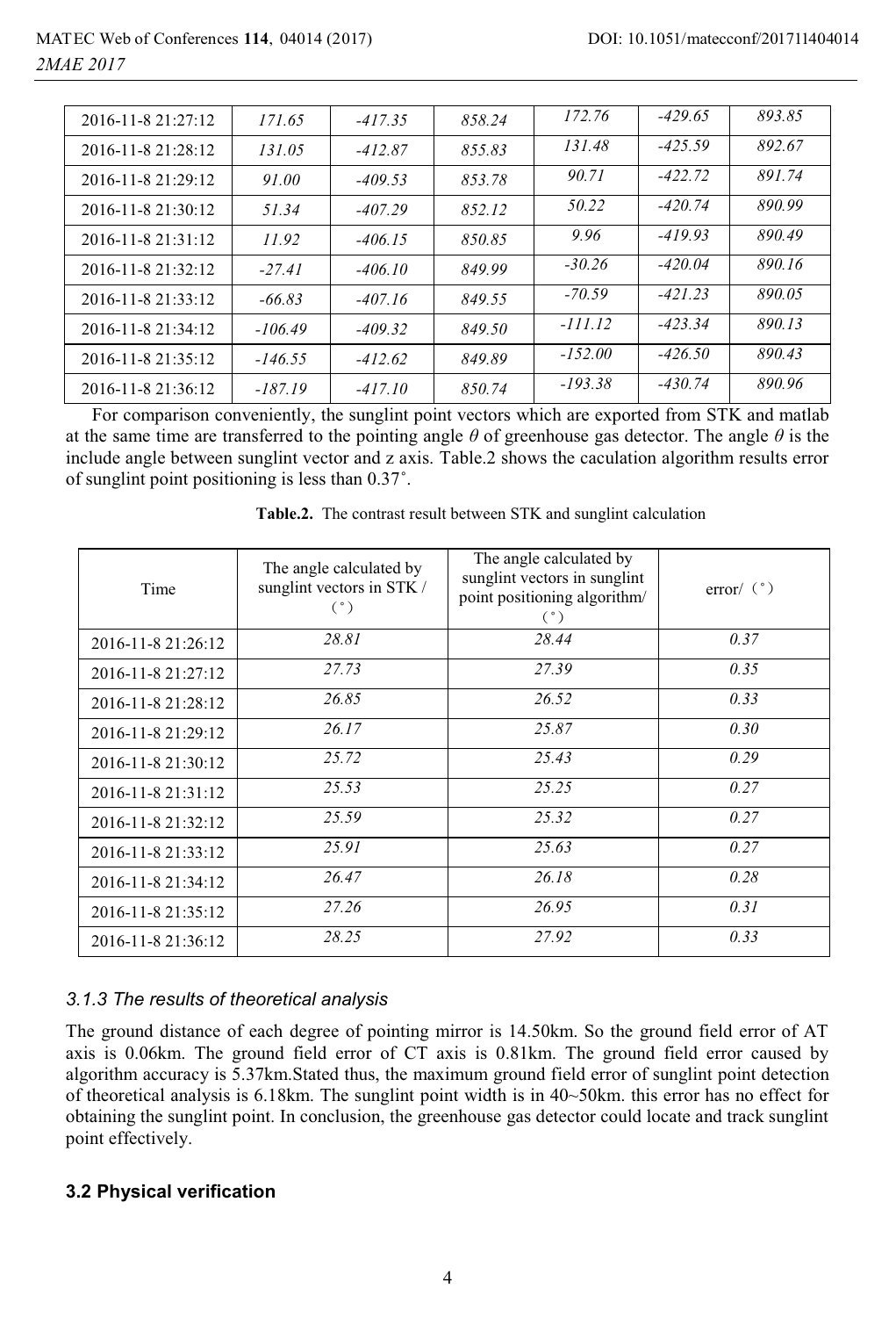

**Figure.3.** Schematic diagram of physical verification system.

Figure.3 shows the schematic diagram of physical verification system. Sunglint point position data which are the same period time with the orbit six elements are translated into the displacement data in two directions of two-dimensional moving platform [10]. After to ensure the first sunglint point position in the image center of visible light camera of greenhouse gas detector, two-dimensional moving platform and greenhouse gas detector are started at the same time. It is to collect the image information of visible light camera at this period. Through analysis of the change of centroid position of light source in the image of visible light camera, sunglint point positioning accuracy of greenhouse gas detector is obtained.

The detector in visible light camera consists of  $640 \times 512$  pixels. The ground pixel resolution is 0.125km.Figure.4 shows all of the centroid position of light source in the image of visible light camera. The maximum distance from each centroid position of light source to the centroid position of light source of the first image is 49.20 pixels. The ground distance is 6.15km.



**Figure.4.** Distribution of light source centroid position in visible light image.

### **4 Conclusion**

In conclusion, the maximum ground field error of sunglint point detection of physical verification is 6.15km. This result is basically consistent with the results (6.18km) of theoretical analysis. Both of those analysis methods provided in this paper verified the sunglint point positioning accuracy and also verified the analysis results each other.

### **References**

1. G.N.PLASS, G.W.KATTAWAR, J.A.GUINN. Isophotes of Sunlight Glitter in a Wind-ruffled Sea. Applied Optics, 3,643-653 (1997)